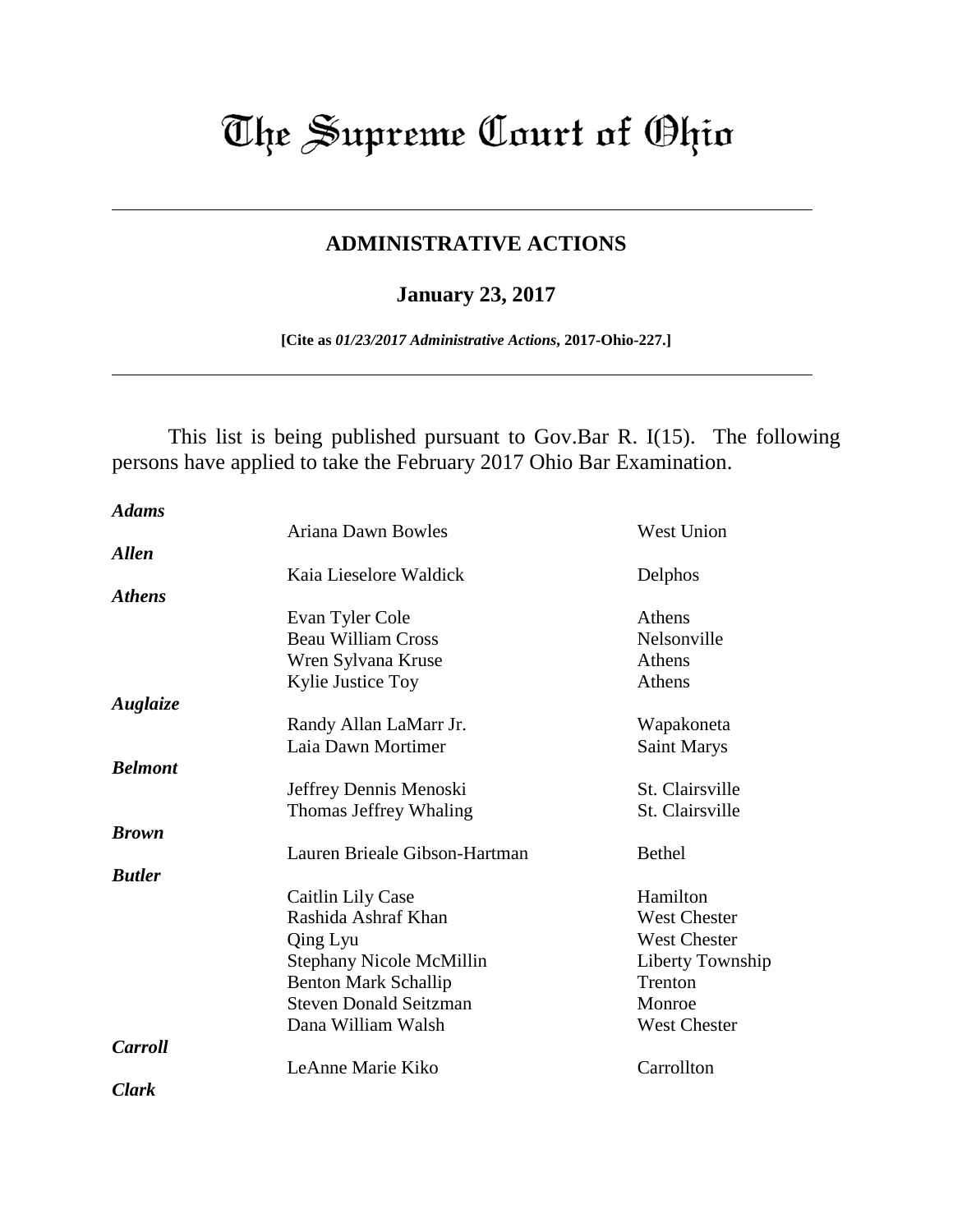|                        | Janea Bakaran Carter              | Springfield              |
|------------------------|-----------------------------------|--------------------------|
|                        | Ashley Gayle Kimmel               | Springfield              |
| <i><b>Clermont</b></i> |                                   |                          |
|                        | Michael Kurt Allen Jr.            | Milford                  |
|                        | Melissa Karyn Bodner              | Loveland                 |
|                        | Kristopher James Kramer           | Loveland                 |
| Columbiana             |                                   |                          |
|                        | Katie Lynn Bailey Parr            | East Liverpool           |
| <b>Crawford</b>        |                                   |                          |
|                        | James Patrick Goffe II            | Crestline                |
| Cuyahoga               |                                   |                          |
|                        | <b>Bassel Maher Abdallah</b>      | Seven Hills              |
|                        | Mohammad Salah Abdallah           | Westlake                 |
|                        | <b>Allesan Marie Armstrong</b>    | Parma                    |
|                        | Julia Lynn Aromatorio             | Cleveland                |
|                        | <b>Brittany Nicole Barron</b>     | Cleveland Heights        |
|                        | Pembe Tongwe Besingi              | Cleveland                |
|                        | Monica Nicole Bianu               | North Olmsted            |
|                        | <b>Alisa Eleanor Boles</b>        | Euclid                   |
|                        | <b>Kirsten Claire Bordis</b>      | Cleveland                |
|                        | Michael Wesley Bowen              | <b>Shaker Heights</b>    |
|                        | <b>Timothy Michael Brofman</b>    | <b>Highland Heights</b>  |
|                        | Amanda Blair Bryk                 | Beachwood                |
|                        | Victor Onyema Chukwudelunzu       | Maple Heights            |
|                        | Kelly Ann Crocker                 | Cleveland                |
|                        | <b>Bridget McNealy Cunningham</b> | Cleveland                |
|                        | <b>Tyler Edward Davis</b>         | Bay Village              |
|                        | Callie Eleni Dendrinos            | Lakewood                 |
|                        | Nicholas Frank DiCioccio          | <b>Gates Mills</b>       |
|                        | Maureen Anne Costello Dixon       | Cleveland                |
|                        | Viktoriya Dyrda                   | <b>Broadview Heights</b> |
|                        | Sara Elaqad                       | Cleveland                |
|                        | Issa Mohamad Elkhatib             | North Olmsted            |
|                        | Lauren Marie Esarco               | Cleveland                |
|                        | Emily Ann Everden                 | North Olmsted            |
|                        | Mohammad Ali Faraj                | Westlake                 |
|                        | Zachary John Fela                 | Cleveland Heights        |
|                        | Maria Anne Fleming                | Euclid                   |
|                        | Diana Lynn Fornalczyk             | <b>Rocky River</b>       |
|                        | Vicki Marie Fredle                | Cleveland                |
|                        | <b>Amber Nicole Furdal</b>        | <b>Moreland Hills</b>    |
|                        | Rachel Anne Gaspar                | <b>Cleveland Heights</b> |
|                        | <b>Kyle Matthew Gedeon</b>        | Independence             |
|                        | Kelsey A. Gilroy                  | Cleveland                |
|                        | <b>Samuel Mark Goodwater</b>      | Solon                    |
|                        |                                   |                          |
|                        | Karen Lauren Greene               | Cleveland                |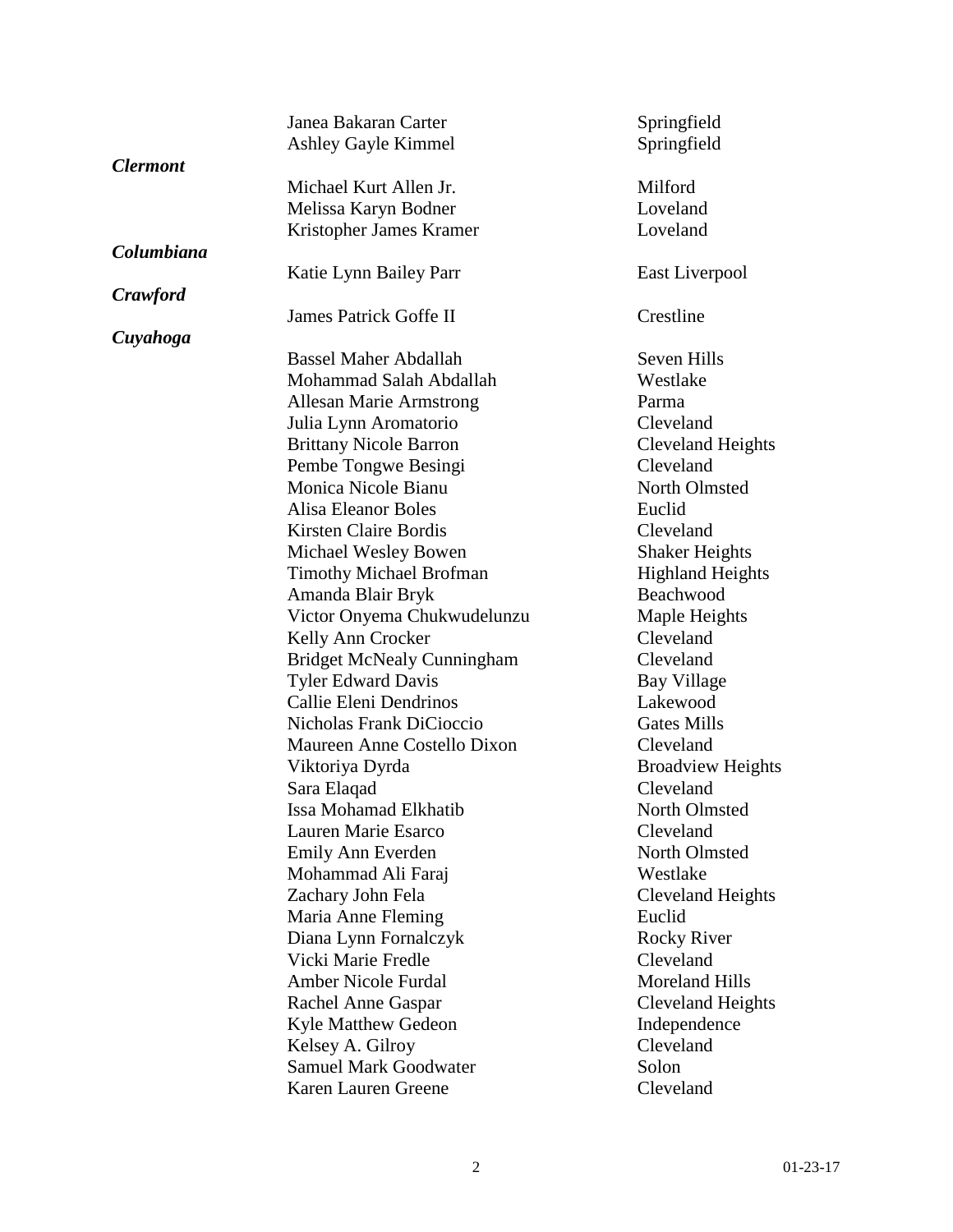Kevin Mark Gross Solon Michelle Marie Gruscinski North Olmsted Joshua Benjamin Halpern Moreland Hills Andrew Ryan Harris Cleveland Heights Daniela Marie Hartman South Euclid Justin Christopher Haskamp Lakewood Michelle Diane Heinz Cleveland Maria Geercken Herrel Broadview Heights Michael Patrick Hess Jr. Cleveland Jonathan Hla Lakewood Mackenzie Lauren Hollar Lyndhurst William Anthony Hrabnicky Independence Anthony Jonathan Hurst Richmond Heights Laura Demaria Jungreis Cleveland Heights Ashley April Keenan South Euclid Kevin Francis Kern Lyndhurst Monica Lynn Kimbrough Richmond Heights Laura Anne Knab Westlake Adam Richard Kumler Westlake Kelly S. Lentz Cleveland Joseph Wilbur Lewis Jr. Cleveland Kevin Oslet Lowery Jr. Cleveland Joseph Zayan Mamari North Olmsted Katharine Mary McErlean Chagrin Falls Nikki McGowan Strongsville Christopher McNeal Cleveland Ashley Elizabeth Moser Parma Allison Marie O'Malley Lakewood Kristina Marie Ortiz Fairview Park Mark Anthony Palermo Euclid Catherine Anne Patten Parma Lindsey Ann Ransbottom Cleveland Joyce Chambers Reichard North Olmsted Latisha Lashon Riggins Brook Park Christopher Antonio Rivero Cleveland Kristin Michelle Roberts Brecksville Lindsey Powel Rozek Shaker Heights Kelli Melissa Rucker Cleveland Omar Mohamad Ghassan Salka Westlake Sara Victorson Scheinbach Beachwood Natalie Cohen Schlager Beachwood Liesel Marie Schmader Cleveland Demar LaBron Sheffey Cleveland David Leet Sherman Cleveland Joseph Dominic Simari Fairview Park Dora Ashante' Smith Beachwood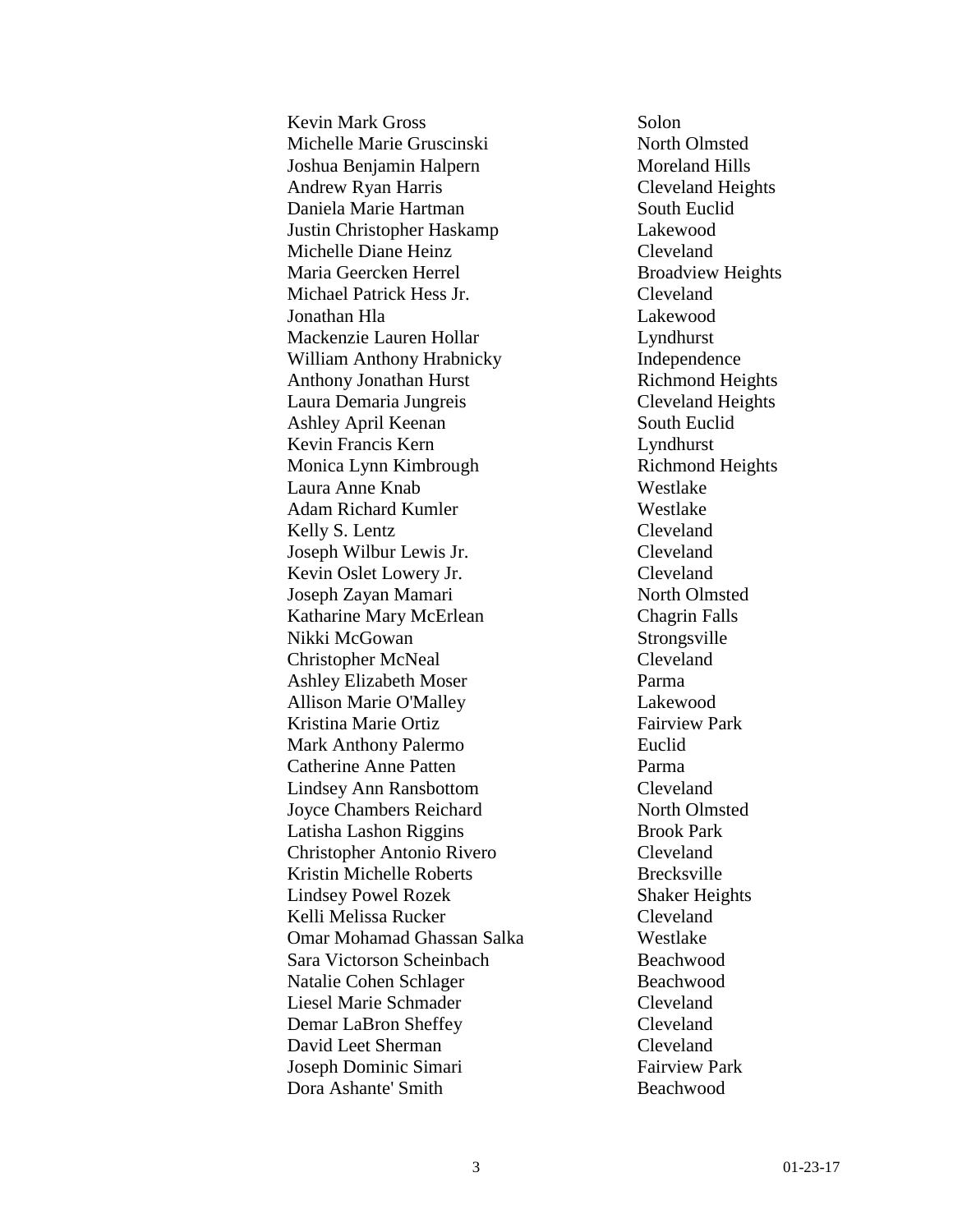|                 | Christina Marie Sykes              | Cleveland                     |
|-----------------|------------------------------------|-------------------------------|
|                 | David Alexander Szabo              | Westlake                      |
|                 | <b>Brittney Pearl Terrell</b>      | Cleveland                     |
|                 | <b>Delante Spencer Thomas</b>      | Cleveland                     |
|                 | <b>Jac Charles Tomasello</b>       | <b>Rocky River</b>            |
|                 | <b>Adam Robert Uth</b>             | <b>Shaker Heights</b>         |
|                 | Kathleen Christine Valdez          | Cleveland                     |
|                 | Michael John Veneri Jr.            | <b>Rocky River</b>            |
|                 | Benjamin D. Wentz                  | Beachwood                     |
|                 | Alyssa Jean Wheeler                | Cleveland                     |
|                 | <b>Margaret Therese Whitmore</b>   | <b>Rocky River</b>            |
|                 | Abigail Faith Willis               | Mayfield Heights              |
|                 | Marcel Wai Ki Wong                 | Beachwood                     |
|                 | Ryan Christopher Yarrell           | Lakewood                      |
|                 | Jay Alan Zeffren                   | University Heights            |
| <b>Defiance</b> |                                    |                               |
|                 | Michelle Jewel Kempe               | Defiance                      |
|                 | <b>Taylor Gene Vance</b>           | Sherwood                      |
| <b>Delaware</b> |                                    |                               |
|                 | Brian Joseph Barnhart              | Delaware                      |
|                 | James Jung Ho Choi                 | Powell                        |
|                 | <b>Mark Michael Fleming</b>        | Lewis Center                  |
|                 | Nicole Lynne Thornton              | Powell                        |
| Fairfield       |                                    |                               |
|                 | <b>Christine Eileen Barton</b>     | Pickerington                  |
|                 | <b>Charles Jerald Albert Fultz</b> | Pickerington                  |
|                 | <b>Ryan Michael Schobert</b>       | Pickerington                  |
| Fayette         |                                    |                               |
|                 | Kellee Bonnell                     | <b>Washington Court House</b> |
| Franklin        |                                    |                               |
|                 | <b>Scott Patrick Abell</b>         | Columbus                      |
|                 | Elizabeth Sullivan Alexander       | Columbus                      |
|                 | Shereen Asafo-Adjei                | Westerville                   |
|                 | <b>Dylan Montgomery Booth</b>      | Columbus                      |
|                 | Christopher David Brigdon          | Etna                          |
|                 | John Collin Brown                  | Columbus                      |
|                 | Maria Nicole Bruno                 | Columbus                      |
|                 | Samantha Alyn Cardenas             | Columbus                      |
|                 | <b>Grant Charles Carpenter</b>     | Columbus                      |
|                 | Sandra Carrillo                    | Columbus                      |
|                 | Abigail Joan Christopher           | Columbus                      |
|                 | Kimberly Marlene Ciprian Contreras | Westerville                   |
|                 | <b>Christopher Charles Clark</b>   | Columbus                      |
|                 | <b>Patrick Thomas Clark</b>        | Columbus                      |
|                 | <b>Brice Keith Clymer</b>          | Columbus                      |
|                 | <b>Vincent Anthony Core</b>        | Columbus                      |
|                 |                                    |                               |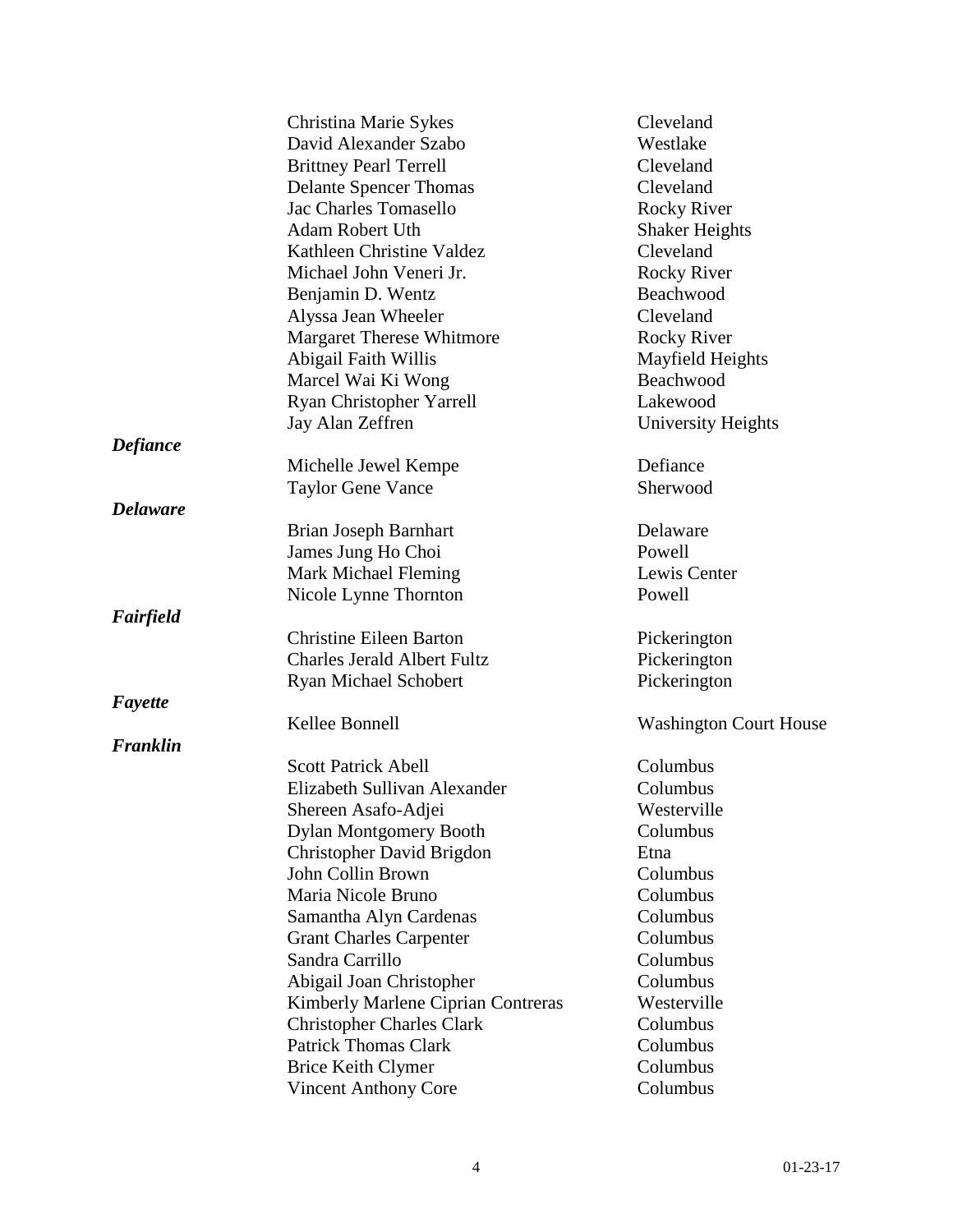Donna Jean Coto Grove City Kristina Soisson Dahmann Columbus Carolyn Elizabeth DeChard Columbus Danielle Alexis DeLeon Spires Columbus David Kramer Duer Columbus Tierra Marie Dunwoody Columbus Paul Filippelli Columbus Frances Giselle Gazard Torres Columbus Juan Carlos Gonzalez Columbus Jacob Christian Grabinski Columbus Joyce Ellen Gray Dublin Youssef George Hanna Hilliard Heather Nicole Hardin-Theus Columbus Alicia Jane Harris Delaware Shafron Emmanuel Hawkins Columbus Kari Diane Hehmeyer Columbus Kyla J'Layne Hemphill Columbus Kathy Lynn Hoover Columbus Cyara Chase Hotopp Columbus Daniel Todd Huna Columbus Michael Bernard Jarvis Columbus Anthony Leon Johnson II Obetz Diann Elaine Johnson Columbus Aaron Michael Jones Columbus Launica Elizabeth Jones Columbus Nicholas Grant Jones Columbus Shanequa Lynnette Jones Columbus Andrew Theodore Jordan Columbus Stephen George Karapasha Hilliard Steven Mark Katz Columbus Michael James Kearns Worthington Theodore Kelly Columbus Valeriya S. Kryvokolinska Columbus Abigail Cooper White Mack Columbus Joel Thomas McKinney Columbus Angela Lyn Meddock Columbus Allison Nicole Meena Columbus David Luke Meenach Galloway Salvatore Peter Messina Gahanna Matthew Paul Mikulin Westerville Adelia Ashley Mohan Columbus Craig James Moncrief Dublin Serj Mooradian Marble Cliff Patrick Lee Murphy Dublin Shelby Jene Nathans Bexley Marley Catherine Nelson Columbus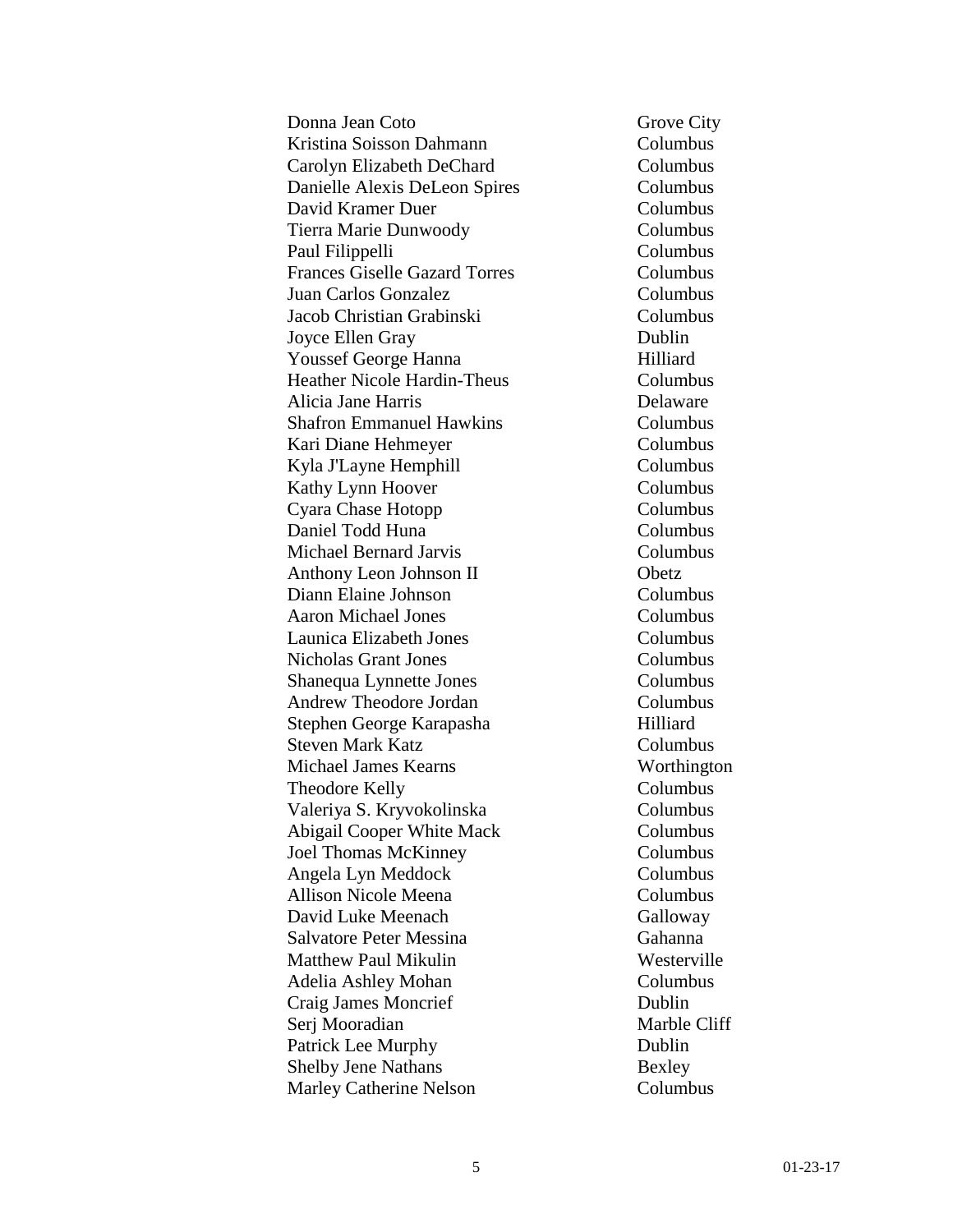|               | Salah Eldin Ibrahim Nour Eldin    | Dublin                  |
|---------------|-----------------------------------|-------------------------|
|               | Nicole Marie Pakiz                | Columbus                |
|               | Aaron A Pittman                   | Columbus                |
|               | <b>Jonathan Mark Pope</b>         | Columbus                |
|               | John Joseph Prunte                | Columbus                |
|               | Stephen Lee Pryor                 | Columbus                |
|               | <b>Marley Raymond</b>             | <b>Canal Winchester</b> |
|               | <b>Brittany Anne Razek</b>        | Columbus                |
|               | William Cody Reed                 | Columbus                |
|               | Kristin Renee Reep                | Galloway                |
|               | Alicia Ann Reynolds               | Hilliard                |
|               | Maryam Elizabeth Rezayat          | Columbus                |
|               | Helen Marie Robinson              | Columbus                |
|               | Latoya Ann Robinson               | Columbus                |
|               | <b>Charles Taliaferro Robol</b>   | Columbus                |
|               | <b>Mallory Adele Rohr</b>         | Grove City              |
|               | <b>Anthony Christopher Sallee</b> | Columbus                |
|               | Christopher Adam Sawan            | New Albany              |
|               | Kadawni Akil Scott                | Columbus                |
|               | Sierra Lily See                   | Reynoldsburg            |
|               | Jinwoo Shin                       | New Albany              |
|               | David Joseph Simon                | Columbus                |
|               | Henry David Sonderman             | Columbus                |
|               | Bryan Robert Stafford             | Columbus                |
|               | <b>Raleigh Shaveen Starnes</b>    | Columbus                |
|               | <b>Emily Joanne Supowit</b>       | Columbus                |
|               | Andrianna Tre'Nae Swanson         | Columbus                |
|               | <b>Kirk Michael Tank</b>          | Westerville             |
|               | Alpha Sahr Taylor                 | Columbus                |
|               | <b>Byron DeAnthony Turner</b>     | Columbus                |
|               | Meagan Marie Van Brocklin         | Columbus                |
|               | <b>Ashley Hardin Vivek</b>        | Columbus                |
|               | Lorenzo Washington                | Columbus                |
|               | Daniel Edward White               | Hilliard                |
|               | Michael John Whitney              | Columbus                |
|               | Donald Wiggins Jr.                | Columbus                |
|               | <b>Ashley Marie Wnek</b>          | Hilliard                |
|               | Matthew Michael Zofchak           | Columbus                |
| <b>Fulton</b> |                                   |                         |
|               | David Justin Redway               | Delta                   |
|               | <b>Brian James Roesti</b>         | West Unity              |
|               | Bryce Logan Winzeler              | Archbold                |
| <b>Gallia</b> |                                   |                         |
|               | Robert W Jenkins II               | Gallipolis              |
| Geauga        |                                   |                         |
|               | Donald B Bryson                   | Novelty                 |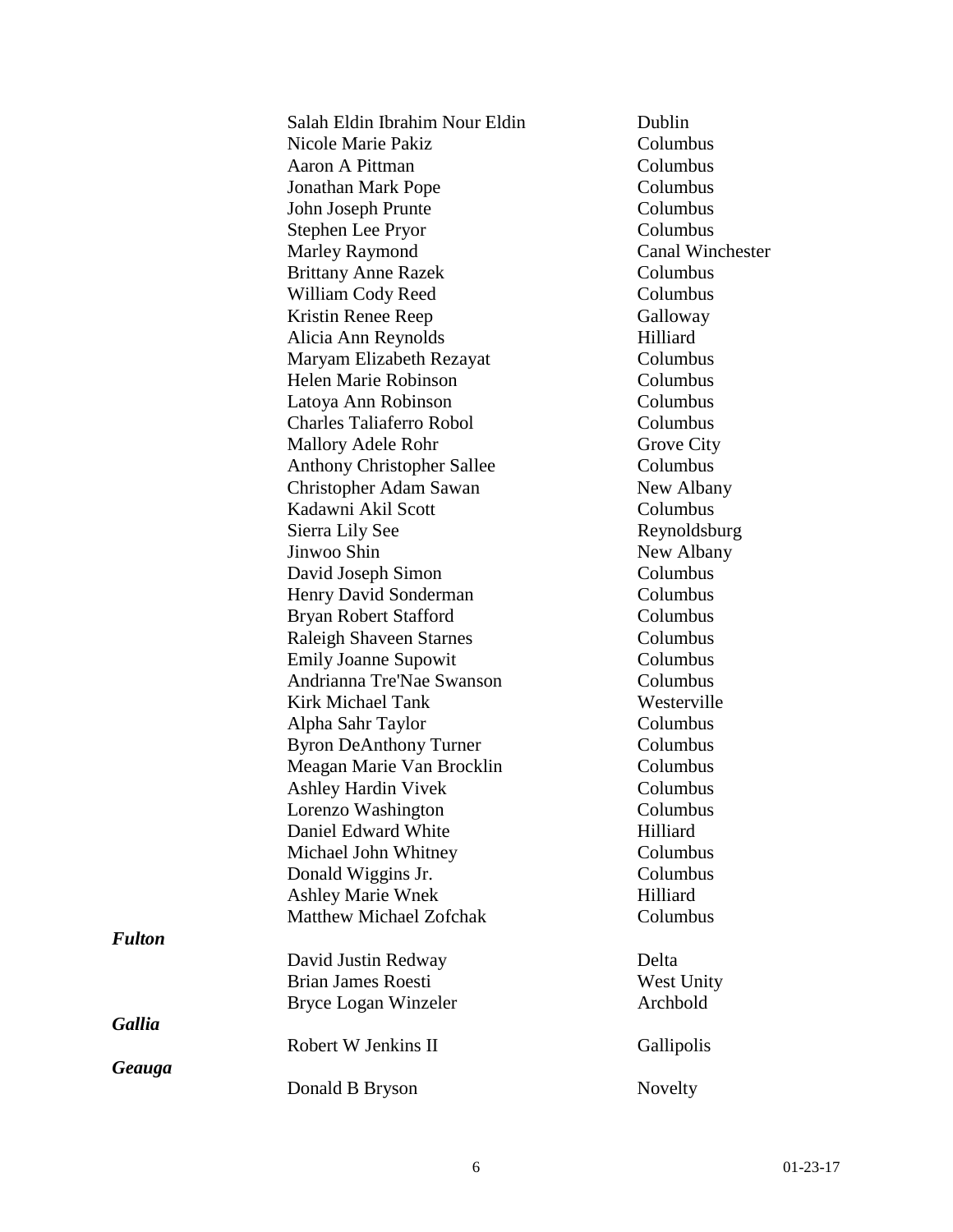|                 | <b>Sean Richard Porter</b>               | <b>Chagrin Falls</b> |
|-----------------|------------------------------------------|----------------------|
| <b>Greene</b>   |                                          |                      |
|                 | Jacob Kang Hamman                        | Fairborn             |
|                 | Tyler Jay Hoffer                         | <b>Beavercreek</b>   |
|                 | <b>Chad Edgar Meyers</b>                 | <b>Beavercreek</b>   |
|                 | Tara Fallen Taylor                       | Fairborn             |
|                 | Matthew Ryan Wilfong                     | <b>Beavercreek</b>   |
| <b>Hamilton</b> |                                          |                      |
|                 | Medora Mayne Akers                       | Cincinnati           |
|                 | Ulla Barcelli                            | Cincinnati           |
|                 | Fadil Mamoun Bayyari                     | Cincinnati           |
|                 | Georgeanna Ciera Bien-Aime               | Cincinnati           |
|                 | Alea Marie-Claire Brown-Hoffmeister      | Wyoming              |
|                 | Kourtney Pope Brueckner                  | Cincinnati           |
|                 | Emily C. Canton                          | Cincinnati           |
|                 | Yongsok Choi                             | Montgomery           |
|                 | Ioannis Constantine Constantinides       | Wyoming              |
|                 | Govinda Mirabai Davis                    | Cincinnati           |
|                 | Robert Edwin Daye                        | Cincinnati           |
|                 | Rebecca Lynn Dohn                        | Norwood              |
|                 | <b>Sarah Louise Dvorachek</b>            | Cincinnati           |
|                 | Jonathan Andrew Hammond                  | Cincinnati           |
|                 | Nerissa Mae Harvey                       | <b>Blue Ash</b>      |
|                 | Lauren Amanda Hawkins                    | Cincinnati           |
|                 | Samantha Maree Hill                      | Cincinnati           |
|                 | Benjamin Charles Hoffman                 | Cincinnati           |
|                 | Eric Paul Johansen                       | Cincinnati           |
|                 | <b>Jason Rogét Jones</b>                 | Cincinnati           |
|                 | Jonathan Glenn Kasting                   | Cincinnati           |
|                 | Cristina Krussewski                      | Cincinnati           |
|                 | Anika Nicole Lackey                      | Cincinnati           |
|                 | Jessica Marie Lauber                     | Cincinnati           |
|                 | Lanese Darcelle Layne                    | Cincinnati           |
|                 | <b>Jeffrey Garrett Long</b>              | Cincinnati           |
|                 | Nazly Mamedova                           | Cincinnati           |
|                 | Marcelo Mantovani                        | Cincinnati           |
|                 | <b>Ryan Ronald Martin</b>                | Cincinnati           |
|                 | Michelle Susan Meier                     | Cincinnati           |
|                 | Michael John Myers                       | Cincinnati           |
|                 | <b>Anamar Naish</b>                      | Cincinnati           |
|                 | Evgenia Anatolievna Nemirovska De Santos | Loveland             |
|                 | Linda Armita Nouri                       | Cincinnati           |
|                 | Ovenseri Ven Ogbebor                     | Cincinnati           |
|                 | Amanda Marie Pipik                       | Cincinnati           |
|                 | Freggie Paul Pittman III                 | Cincinnati           |
|                 | <b>Emily Anne Reber</b>                  | Cincinnati           |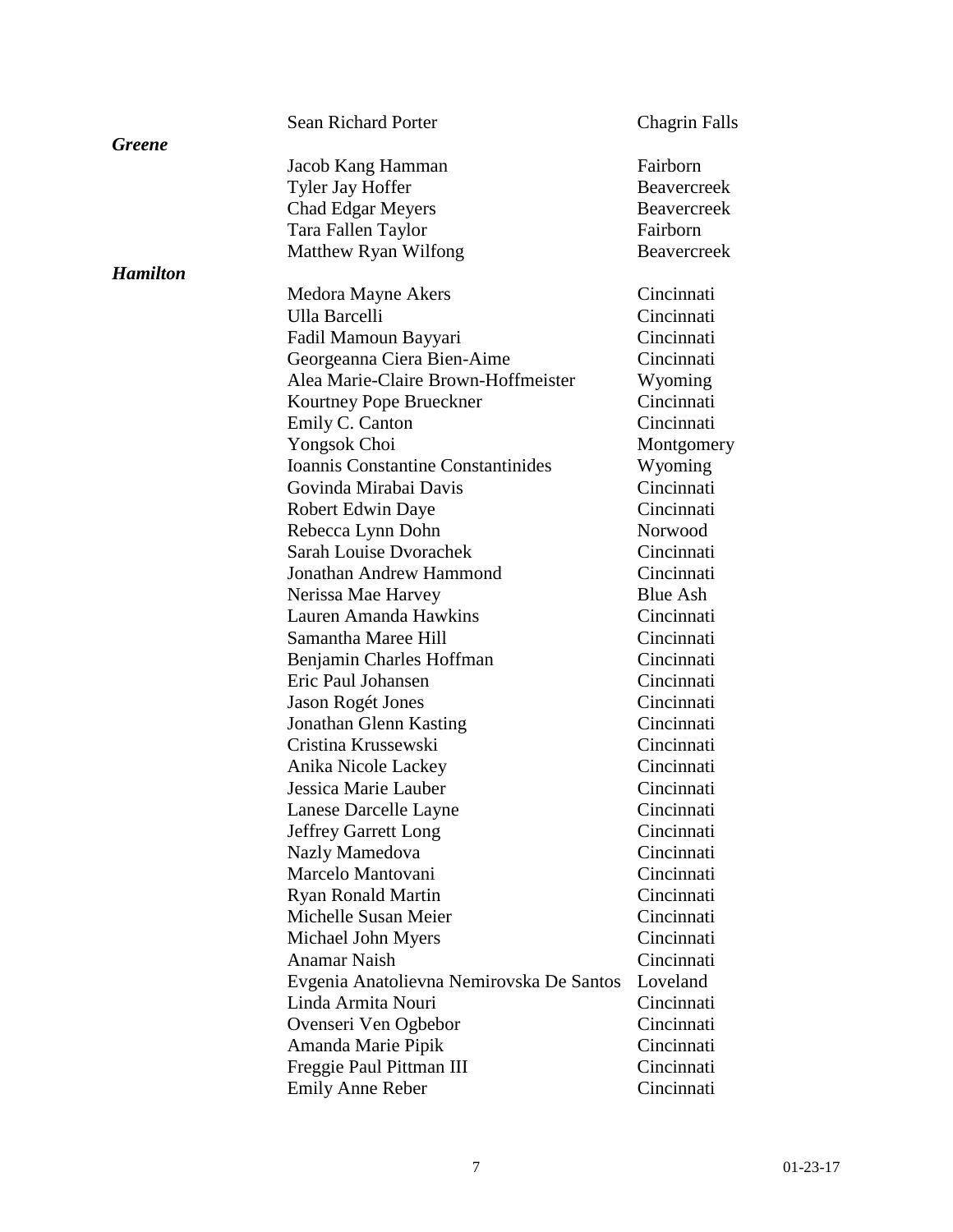|                 | Daniel Robert Richey             | Cincinnati          |
|-----------------|----------------------------------|---------------------|
|                 | <b>Alison Lindsey Ringwood</b>   | Cincinnati          |
|                 | Natalie Angelina Rocco           | Cincinnati          |
|                 | David Givens Russell             | Cincinnati          |
|                 | Kimberly Lynn Salzl              | Reading             |
|                 | <b>Clark Evan Shuler</b>         | Cincinnati          |
|                 | Jennifer Melinda Snead           | Cincinnati          |
|                 | <b>Rafael Bonfim Soares</b>      | Cincinnati          |
|                 | <b>Timothy Mychael Swan</b>      | Cincinnati          |
|                 | Lauren Michelle Tesla            | Cincinnati          |
|                 | Sloan Elizabeth Thacker          | Cincinnati          |
|                 | Bryon Williams Vann              | Cincinnati          |
|                 | Darnell Maurice Wilson           | Cincinnati          |
|                 | <b>Ying Zhang</b>                | Cincinnati          |
| <b>Hancock</b>  |                                  |                     |
|                 | Alex Lee Benson                  | Van Buren           |
|                 | Caran Marie Smith                | Findlay             |
| <b>Hardin</b>   |                                  |                     |
|                 | <b>Katelynn Denae Peters</b>     | Ada                 |
| <b>Highland</b> |                                  |                     |
|                 | Zachary Adam Barnhart            | Hillsboro           |
|                 | Kathleen Olenik Henry            | Greenfield          |
|                 | Kaitlin Lea Wilkin               | Hillsboro           |
| <b>Holmes</b>   |                                  |                     |
|                 | Kenaz Hochstetler                | Millersburg         |
| <b>Jackson</b>  |                                  |                     |
|                 | <b>Tyler Jay Pierpont</b>        | Jackson             |
| <b>Knox</b>     |                                  |                     |
|                 | Kayla Nichole Riley              | <b>Mount Vernon</b> |
| Lake            |                                  |                     |
|                 | <b>Ashlyn Christine Carroll</b>  | Mentor              |
|                 | Erin Sharia James                | Willoughby          |
|                 | <b>Brad Stephen Wolfe</b>        | Mentor              |
|                 | <b>Timothy Daniel Wolff</b>      | Wickliffe           |
| Lawrence        |                                  |                     |
|                 | <b>Joseph Jeffrey Overstreet</b> | South Point         |
|                 | <b>Spencer Mark Smith</b>        | Ironton             |
| Licking         |                                  |                     |
|                 | Chynna Lashaye Kelley            | Reynoldsburg        |
|                 | <b>Adam Christopher Lanotte</b>  | Reynoldsburg        |
|                 | <b>Justin Michael Smith</b>      | Newark              |
| Logan           |                                  |                     |
|                 | Kaileigh Bible                   | Bellefontaine       |
| Lorain          |                                  |                     |
|                 | Priscilla Lee Berthold           | North Ridgeville    |
|                 | Kevin Alexander Klekota          | Amherst             |
|                 |                                  |                     |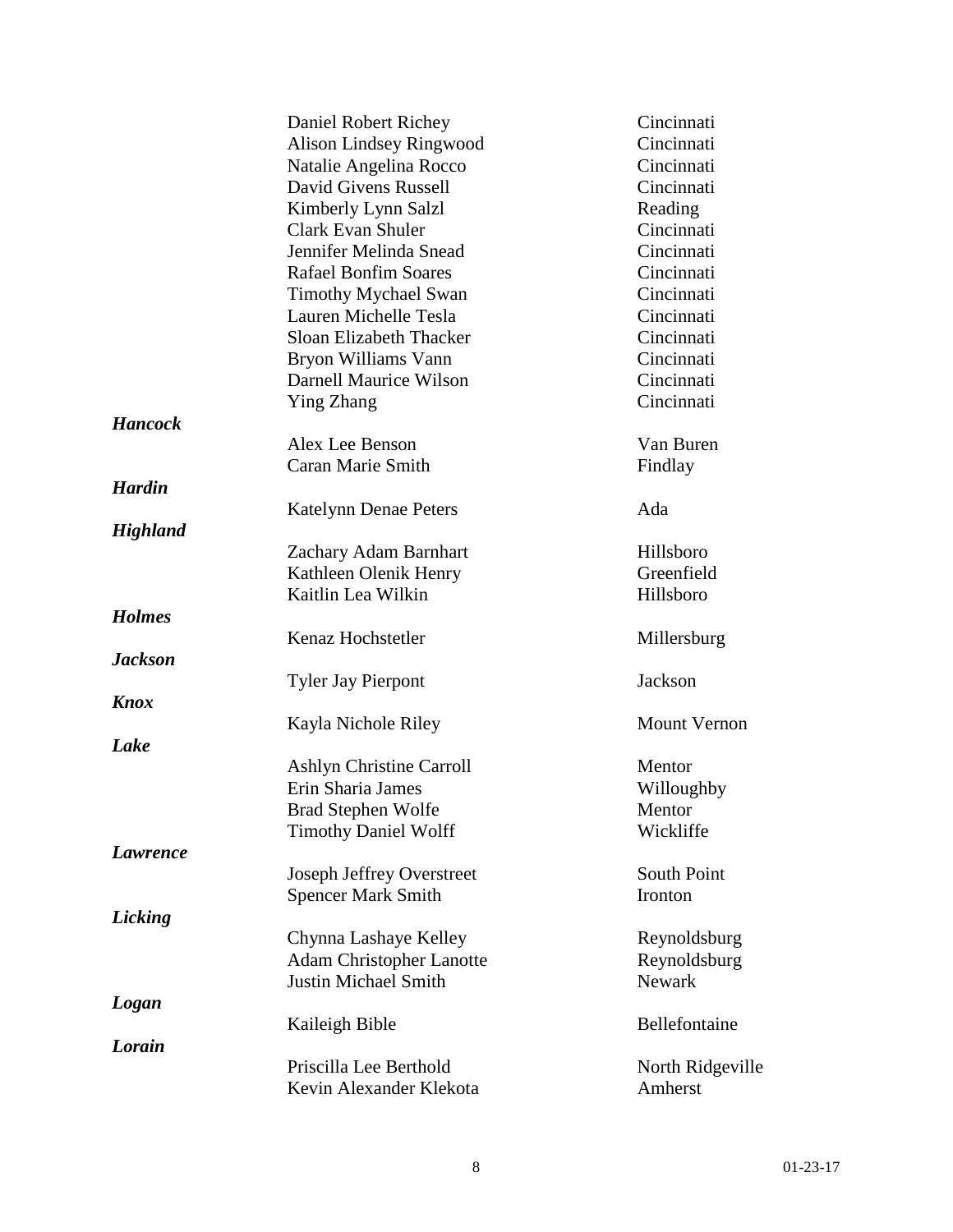|                 | Katelyn Marie Pruchnicki       | Avon             |
|-----------------|--------------------------------|------------------|
|                 | Ildiko Anna-Maria Szucs        | Avon             |
|                 | Christina Nicole Vagotis       | Avon             |
| Lucas           |                                |                  |
|                 | Olamide Opeyemi Akanbi         | Toledo           |
|                 | <b>Esther Elizabeth Bryant</b> | Ottawa Hills     |
|                 | <b>Lindsey Marie Cavese</b>    | Holland          |
|                 | Anne Elizabeth Eckhardt        | Toledo           |
|                 | <b>Arnold Frank Finkbine</b>   | Toledo           |
|                 | Norris Gregory Finley          | Toledo           |
|                 | <b>Richard Anthony Frelin</b>  | Toledo           |
|                 | <b>Anthony James Glase</b>     | Toledo           |
|                 | <b>Brian James Goldberg</b>    | Toledo           |
|                 | Hassanayn Mohamed Joseph       | Toledo           |
|                 | Sarah Joann Martin             | Sylvania         |
|                 | Chelsea Lauren Meister         | Sylvania         |
|                 | Nadolyn Marie Reed             | Toledo           |
|                 | Anthony Jerome Richardson II   | Toledo           |
|                 | Christina Marie Rodriguez      | Toledo           |
|                 | <b>Colleen Anne Slattery</b>   | Toledo           |
|                 | Joseph Eric Stanford           | Toledo           |
|                 | Jamie Lynn Takacs              | Toledo           |
|                 | Andrea Renee Young             | Waterville       |
| <b>Mahoning</b> |                                |                  |
|                 | <b>Maks Elliott Babuder</b>    | Canfield         |
|                 | Adrianna Carmen Ciotola        | Canfield         |
|                 | Robert Ascenzo Ciotola II      | Canfield         |
|                 | <b>Andrew Richards Davis</b>   | Canfield         |
|                 | <b>Barry Joseph Franks</b>     | Austintown       |
|                 | John Wesley Goodwin Jr.        | Youngstown       |
|                 | Katina E. Hazimihalis          | Poland           |
| <b>Marion</b>   |                                |                  |
|                 | <b>Mark Matthew Noland</b>     | Marion           |
| <b>Medina</b>   |                                |                  |
|                 | John Michael Bartolotta        | Medina           |
|                 | Bruce Edward Bohner Jr.        | Homerville       |
|                 | Roy Joseph Bonds               | <b>Brunswick</b> |
|                 | Joseph Patrick Derkin          | Wadsworth        |
|                 | Jennifer Lynn Duman            | Medina           |
|                 | Katherine Arlene Higgins       | Wadsworth        |
|                 | Martin Lee Kerr                | Lodi             |
|                 | <b>Ivan Petrovic</b>           | <b>Brunswick</b> |
|                 | Maggie Catherine Petrush       | Seville          |
| <b>Mercer</b>   |                                |                  |
|                 | Brian Joseph Homan             | Celina           |
| Miami           |                                |                  |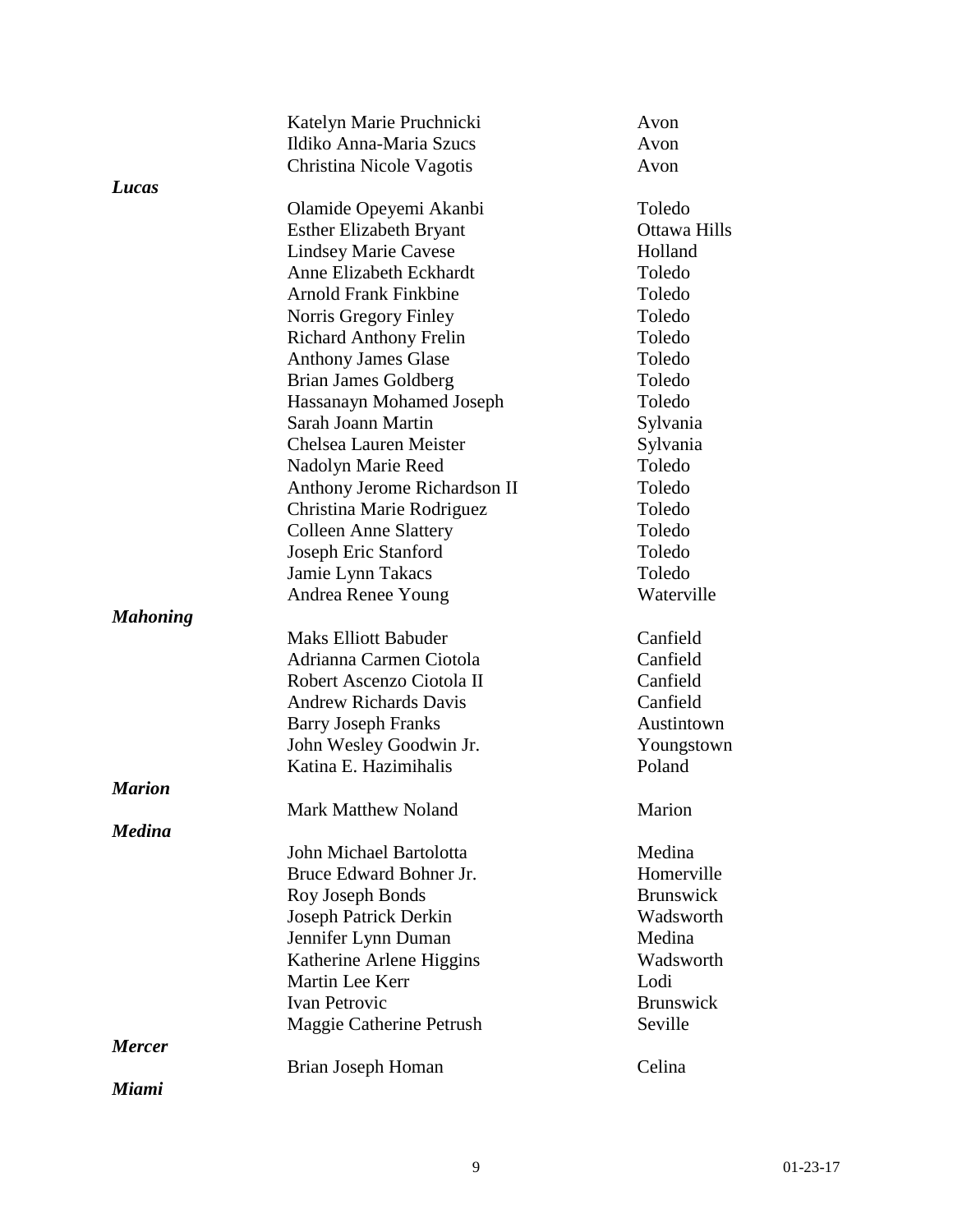|                   | Brad Henry Andringa             | <b>Tipp City</b> |
|-------------------|---------------------------------|------------------|
|                   | <b>Hillary Alysse Fry</b>       | Troy             |
| <b>Montgomery</b> |                                 |                  |
|                   | Ryan Joseph DeAngelis           | Kettering        |
|                   | <b>Ghassan Jamal Deek</b>       | Centerville      |
|                   | Erin Rebecca Deupree            | Dayton           |
|                   | De'Shaun Terrel Dilworth        | Dayton           |
|                   | Andres Ignacio Fuenzalida       | Kettering        |
|                   | Chrisondra Alexis Goodwine      | Dayton           |
|                   | Sarah Jaynelle Killer-Orzel     | Dayton           |
|                   | Joshua Mathew Loya              | Dayton           |
|                   | Jessica Grace Norwich           | Dayton           |
|                   | <b>Jason Dorval Norwood</b>     | Dayton           |
|                   | <b>John Francis Willems</b>     | Dayton           |
| <b>Morgan</b>     |                                 |                  |
|                   | Janna Chantelle Woodburn        | Stockport        |
| <b>Muskingum</b>  |                                 |                  |
|                   | Keith Michael Melvin            | Nashport         |
|                   | Patricia Ann Norris             | Zanesville       |
| <b>Ottawa</b>     |                                 |                  |
|                   | <b>Nathan James Daniels</b>     | Curtice          |
| <b>Perry</b>      |                                 |                  |
|                   | <b>Blair Nicole Browning</b>    | New Lexington    |
| Pickaway          | Bailey Meghan Todl              | Orient           |
| Pike              |                                 |                  |
|                   | Michael Adam Davis              | Piketon          |
| Portage           |                                 |                  |
|                   | Lisa Ann Ashley                 | Ravenna          |
|                   | Melissa Mae Folan               | Streetsboro      |
|                   | Caitlyn Alexandra Torda         | Garrettsville    |
|                   | <b>Chad Elliot Trownson</b>     | Streetsboro      |
| <b>Putnam</b>     |                                 |                  |
|                   | Amber Renee Bishop              | Pandora          |
| <b>Richland</b>   |                                 |                  |
|                   | Jonathon Carl Elgin             | Shelby           |
|                   | <b>Christina Marie Simpkins</b> | Mansfield        |
|                   | Jaren Blake Webster             | Lexington        |
| Sandusky          |                                 |                  |
|                   | Joshua Dyson Clark              | Bellevue         |
| <b>Scioto</b>     |                                 |                  |
|                   | Thomas Lee Ehrler               | Lucasville       |
| <b>Shelby</b>     |                                 |                  |
|                   | Alicia Ann Allenbaugh           | Maplewood        |
| <b>Stark</b>      |                                 |                  |
|                   | <b>Ashley Ann Brahler</b>       | Massillon        |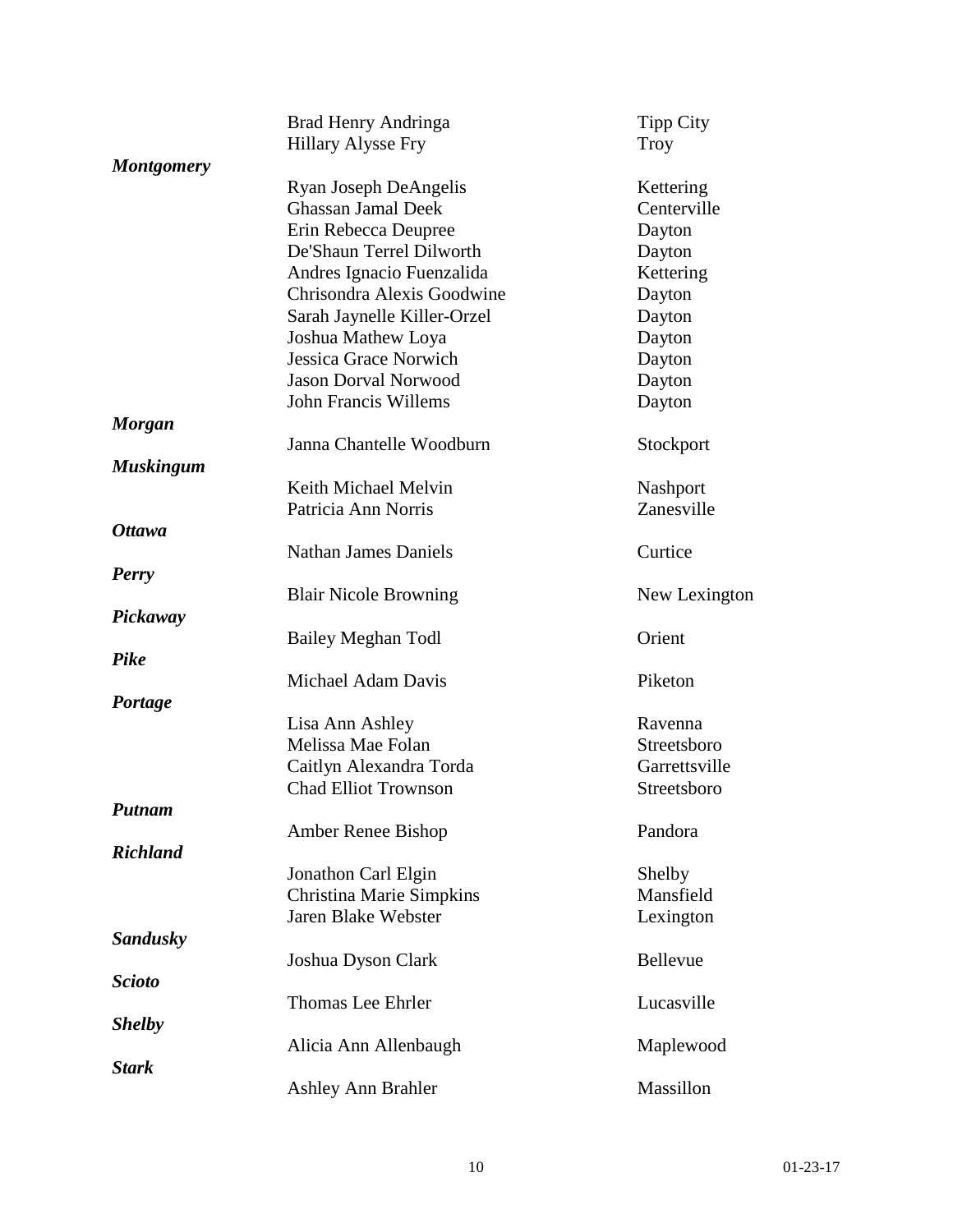|                     | Sean Ryan Hartong                 | Massillon           |
|---------------------|-----------------------------------|---------------------|
|                     | Jun Ku Kang                       | Canton              |
|                     | Keith Douglas Larew               | Canton              |
|                     | Matthew Chunman Lo                | Canton              |
|                     | Gabrielle Lynn McClendon          | Massillon           |
|                     | Brandon Wesley McHugh Jr.         | Uniontown           |
|                     | Akshita Patel                     | <b>North Canton</b> |
|                     | Lori Ann Schoenfelder             | Canton              |
|                     | Mark Alan Wagner                  | Massillon           |
|                     | David Elliot Wareham              | North Canton        |
| <b>Summit</b>       |                                   |                     |
|                     | Eunice Serwaa Asamoah             | Akron               |
|                     |                                   |                     |
|                     | <b>Mary Elizabeth Clemons</b>     | Cuyahoga Falls      |
|                     | Jessica Marie Connell             | Akron               |
|                     | <b>Brittany Burnham Durieux</b>   | Cuyahoga Falls      |
|                     | Michelle Marie Fabry              | Stow                |
|                     | Randall Jamall Freeman            | Cuyahoga Falls      |
|                     | Hayden Edward Gilbert             | Akron               |
|                     | Kristen Terese Hale               | Copley              |
|                     | <b>Justin Lemont Hines</b>        | Akron               |
|                     | <b>Nathan Andrew Hunter</b>       | Akron               |
|                     | Edmond Ziyad Jaber                | Clinton             |
|                     | Joseph Richard Laatsch            | Akron               |
|                     | Jacob O. McClung III              | Cuyahoga Falls      |
|                     | Lakisha Mialon Morris             | Akron               |
|                     | Douglas David Moseley             | Uniontown           |
|                     | Christopher A. Nagy               | Cuyahoga Falls      |
|                     | Clair Christine Pena              | Richfield           |
|                     | <b>Christopher Arthur Perkins</b> | Cuyahoga Falls      |
|                     | <b>Bradford Miles Puck</b>        | <b>Stow</b>         |
|                     | Dana Rosalia Saporito             | Copley              |
|                     | Lucille Anne Shane                | Cuyahoga Falls      |
|                     | Tai Marie Stephens                | Akron               |
|                     |                                   |                     |
|                     | Alyssa Marie Tesone               | Cuyahoga Falls      |
|                     | <b>Charles Ellsworth Wilson</b>   | North Canton        |
|                     | Bingyan Zhang                     | Northfield          |
| <b>Trumbull</b>     |                                   |                     |
|                     | Lynnsie Rae Dixon                 | Cortland            |
|                     | Patrick Ryan Fening               | Warren              |
|                     | Chelsey Lynn Morgenstern          | Warren              |
| <b><i>Union</i></b> |                                   |                     |
|                     | Angela Diane O'Brien              | Dublin              |
| <b>Warren</b>       |                                   |                     |
|                     | Alexandrea Nicole Holbert         | Maineville          |
|                     | Kayla Elise Rowe                  | Springboro          |
|                     | Richard Joseph Ryan               | Mason               |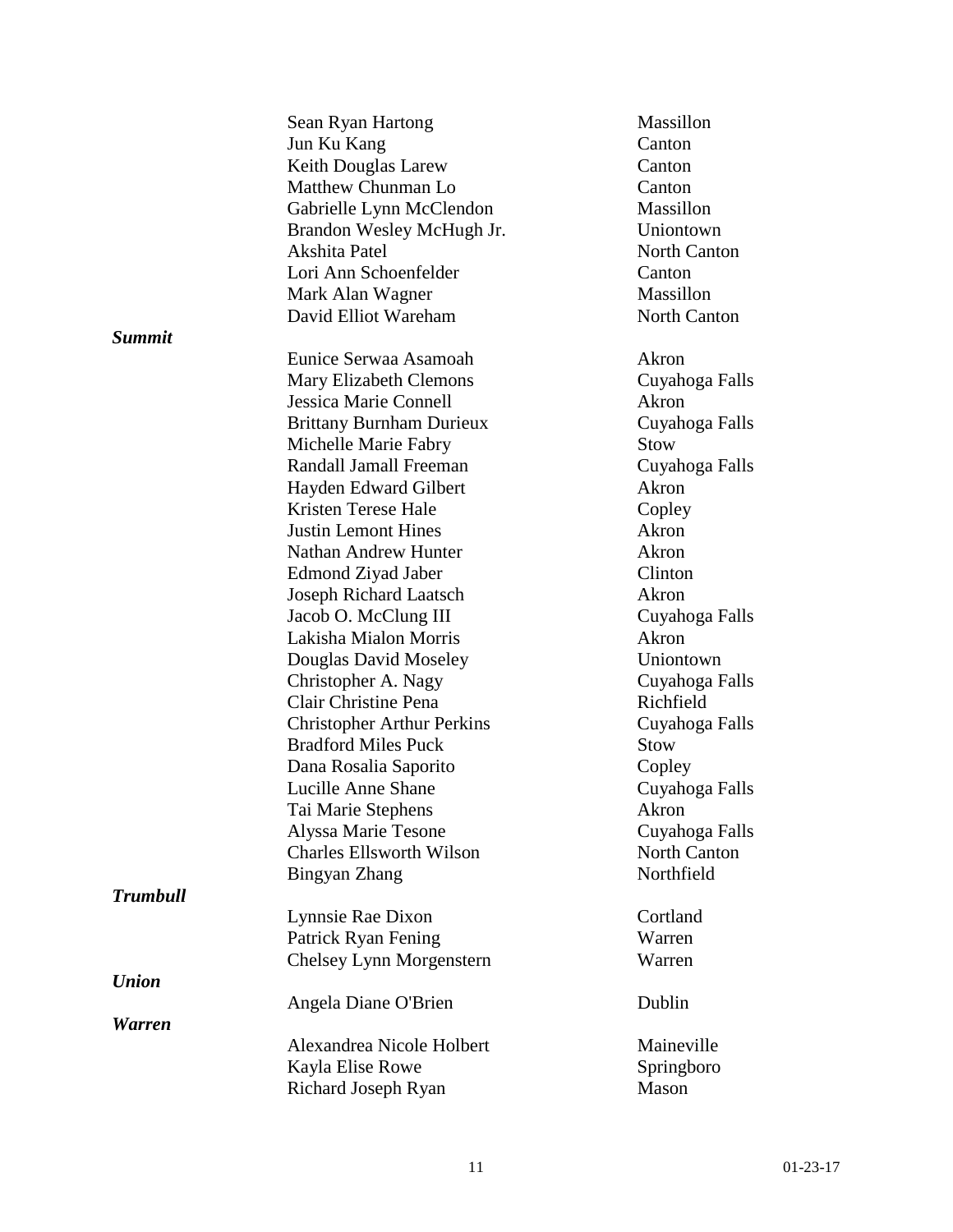|                                | <b>Alexandra Temple Saunders</b>        | Loveland            |           |
|--------------------------------|-----------------------------------------|---------------------|-----------|
|                                | Stephan Bjorn Shields                   | Mason               |           |
|                                | Jordan Wilhelm Smith                    | Maineville          |           |
|                                | Thomas James Styslinger                 | Loveland            |           |
|                                | Ryan David Yoder                        | Lebanon             |           |
| <b>Washington</b>              |                                         |                     |           |
|                                | Kyle David Boker                        | Marietta            |           |
|                                | <b>Patrick Thomas Stealey</b>           | Marietta            |           |
|                                |                                         |                     |           |
| <b>Wayne</b>                   | Scott Ryan Hegenderfer                  | Doylestown          |           |
|                                | <b>James Michael Hilt</b>               | Wooster             |           |
|                                | Joey Christopher Marullo                | Smithville          |           |
|                                |                                         |                     |           |
|                                | Colton Jacob Zody                       | Wooster             |           |
| <b>Wood</b>                    |                                         |                     |           |
|                                | Kelly Faye Kaufman                      | <b>Bradner</b>      |           |
|                                | Dawn-Marie Nohle                        | Haskins             |           |
|                                | Ali Adib Nour                           | Perrysburg          |           |
|                                | Thomas Edward Smallwood Jr.             | Perrysburg          |           |
| <b>Out-of-State Applicants</b> |                                         |                     |           |
|                                | Daniel Ko Ackeret                       | Union               | KY.       |
|                                | <b>Brandon Joseph Allen</b>             | Detroit             | МI        |
|                                | Matthew Michael Allen                   | <b>Bromley</b>      | KY        |
|                                | Jenae Carolyn Allert                    | Oklahoma City       | OK        |
|                                | Qualana Dupe Ose Alli                   | Washington          | DC        |
|                                | Zachary Elliott Bailey                  | <b>Vincennes</b>    | IN        |
|                                | <b>Annette Kristen Boulard-Fontaine</b> | Montlouis-sur-Loire | FR        |
|                                | Stephanie Lynne Brennan                 | Chicago             | IL        |
|                                | <b>Zachary David Briggs</b>             | Newport             | KY        |
|                                | Robin Ann Burgess                       | Bellevue            | KY        |
|                                | Dana Kay Carlson                        | Fort Wayne          | IN        |
|                                | Horace Francis Consolo                  | Victoria            | TX        |
|                                | Nicole Kristine Dietz                   | Omaha               | <b>NE</b> |
|                                | <b>Tiffany Maria Donnelly</b>           | Lakeside Park       | KY        |
|                                | Mackenzie Maureen Fennell               | Ft. Thomas          | KY        |
|                                | Michael Egan Fisher                     | Berkeley            | CA        |
|                                | Remington Alexander Jackson             | Newport             | KY        |
|                                | Sara Gayle Katz                         | Freehold            | NJ        |
|                                | Alexis Lee Krivoshik                    | Florence            | KY        |
|                                | Jennie Gear McCollum                    | East Point          | <b>GA</b> |
|                                | Jonathan David McCracken                | Washington          | DC        |
|                                | Faizan Mohammad                         | Mississauga         | ON        |
|                                | Rose Katherine Monahan                  | Pittsburgh          | PA        |
|                                | Benjamin Warfield Mounts                | <b>Cross Lanes</b>  | <b>WV</b> |
|                                | Abdurrahman Ibn AbdulAzim Mustapha      | Lambertville        | МI        |
|                                | Alexandra Nichole Nienaber              | <b>East Lansing</b> | МI        |
|                                | <b>Stephen Robert Perrott</b>           | New Castle          | PA        |
|                                |                                         |                     |           |